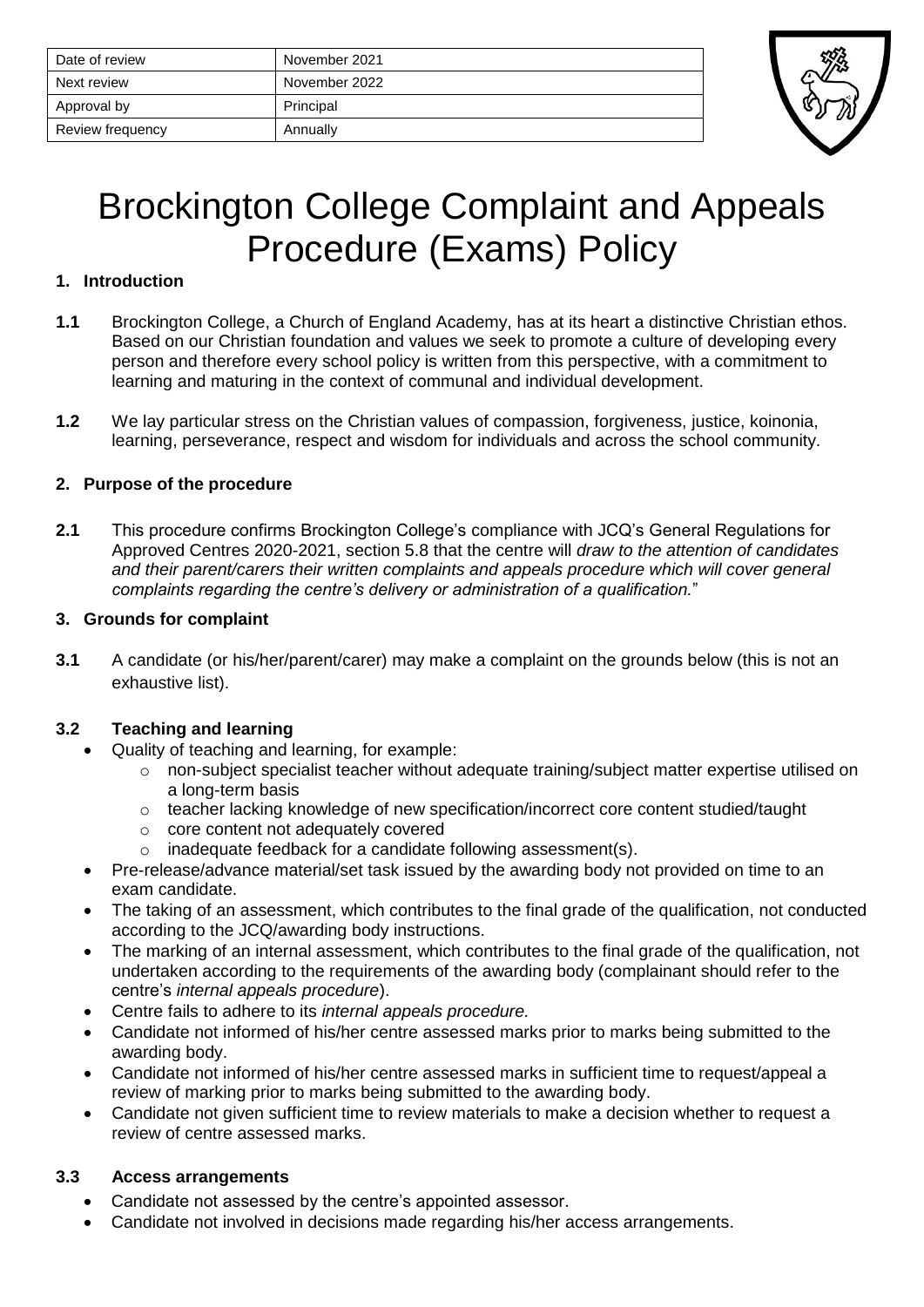- Candidate did not consent to personal data being shared electronically (by the non-acquisition of a signed data protection notice/candidate data personal consent form.
- Candidate not informed/adequately informed of the arrangements in place and the subjects or components of subjects where the arrangements would not apply.
- Exam information not appropriately adapted for a disabled candidate to access it.
- Adapted equipment put in place failed during exam/assessment.
- Approved access arrangement(s) not put in place at the time of an exam/assessment.
- Appropriate arrangements not put in place at the time of an exam/assessment as a consequence of a temporary injury or impairment.

## **3.4 Entries**

- Failure to clearly explain a decision of early entry for a qualification to candidate (or parent/carer).
- Candidate not entered/entered late (incurring a late entry fee) for a required exam/assessment.
- Candidate entered for a wrong exam/assessment.
- Candidate entered for a wrong tier of entry.

# **3.5 Conducting examinations**

- Failure to adequately brief candidate on exam timetable/exam regulations prior to exam/assessment taking place.
- Room in which exam held did not provide candidate with appropriate conditions for taking the exam.
- Inadequate invigilation in exam room.
- Failure to conduct exam according to the regulations.
- Online system failed during (on-screen) exam/assessment.
- Disruption during exam/assessment.
- Alleged, suspected or actual malpractice incident not investigated/reported.
- Eligible application for special consideration for a candidate not submitted/not submitted to timescale.
- Failure to inform/update candidate on the outcome of a special consideration application.

# **3.6 Results and post-results**

- Before exams, candidate not made aware of the arrangements for post-results services and the accessibility of senior members of centre staff after the publication of results.
- Candidate not having access to a member of senior staff after the publication of results to discuss/make decision on the submission of a review/enquiry.
- Candidate request for return of work after moderation and work not available/disposed of earlier than allowed in the regulations.
- Candidate (or parent/carer) unhappy with a result (complainant to refer via exams officer to awarding body *post-results services*).
- Candidate (or parent/carer) unhappy with a centre decision not to support a clerical re-check, a review of marking, a review of moderation or an appeal (complainant to refer via the exams officer to the centre's *internal appeals procedure*).
- Centre applied for the wrong post-results service/for the wrong exam script for a candidate.
- Centre missed awarding body deadline to apply for a post-results service.
- Centre applied for a post-results service for candidate without gaining required candidate consent/permission.

# **4. Complaints and appeals procedure**

- **4.1** If a candidate (or his/her parent/carer) has a general concern or complaint about the centre's delivery or administration of a qualification he/she is following, Brockington College encourages him/her to try to resolve this informally in the first instance. A concern or complaint should be made in person, by telephone or in writing to the head of centre.
- **4.2** If a complaint fails to be resolved informally the candidate (or his/her parent/carer) is then at liberty to make a formal complaint.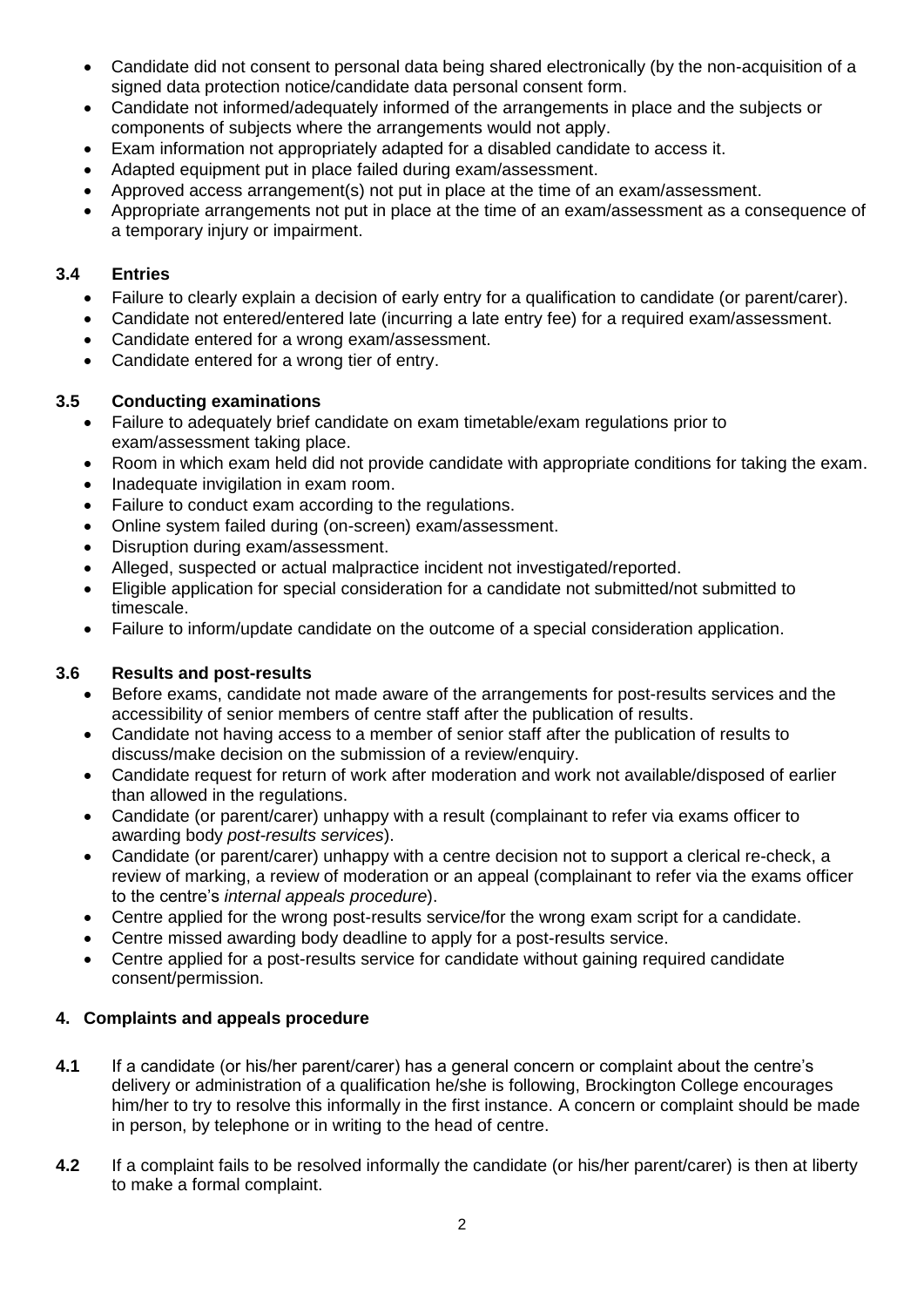#### **5. How to make a formal complaint**

- **5.1** A complaint should be submitted in writing by completing a **complaints and appeals form.**
- **5.2** Forms are available from the exams officer.
- **5.3** Completed forms should be returned to the exams officer.
- 5.4 Forms received will be logged by the centre and acknowledged within three calendar days.

#### **6. How a formal complaint is investigated**

- **6.1** The head of centre will further investigate or appoint a member of the senior leadership team (who is not involved in the grounds for complaint and has no personal interest in the outcome) to investigate the complaint and report on the findings and conclusion.
- **6.2** The findings and conclusion will be provided to the complainant within two working weeks.

#### **7. Appeals**

- **7.1** Following the outcome, if the complainant remains dissatisfied and believes there are clear grounds, an appeal can be submitted.
- **7.2** Any appeal must be submitted in writing by again completing a **complaints and appeals form within 14 days of the original outcome**.
- **7.3** Forms received will be logged by the centre and acknowledged within three calendar days
- **7.4** The appeal will be referred to chair of governors.
- **7.5** The chair of governors will inform the appellant of the final conclusion in due course.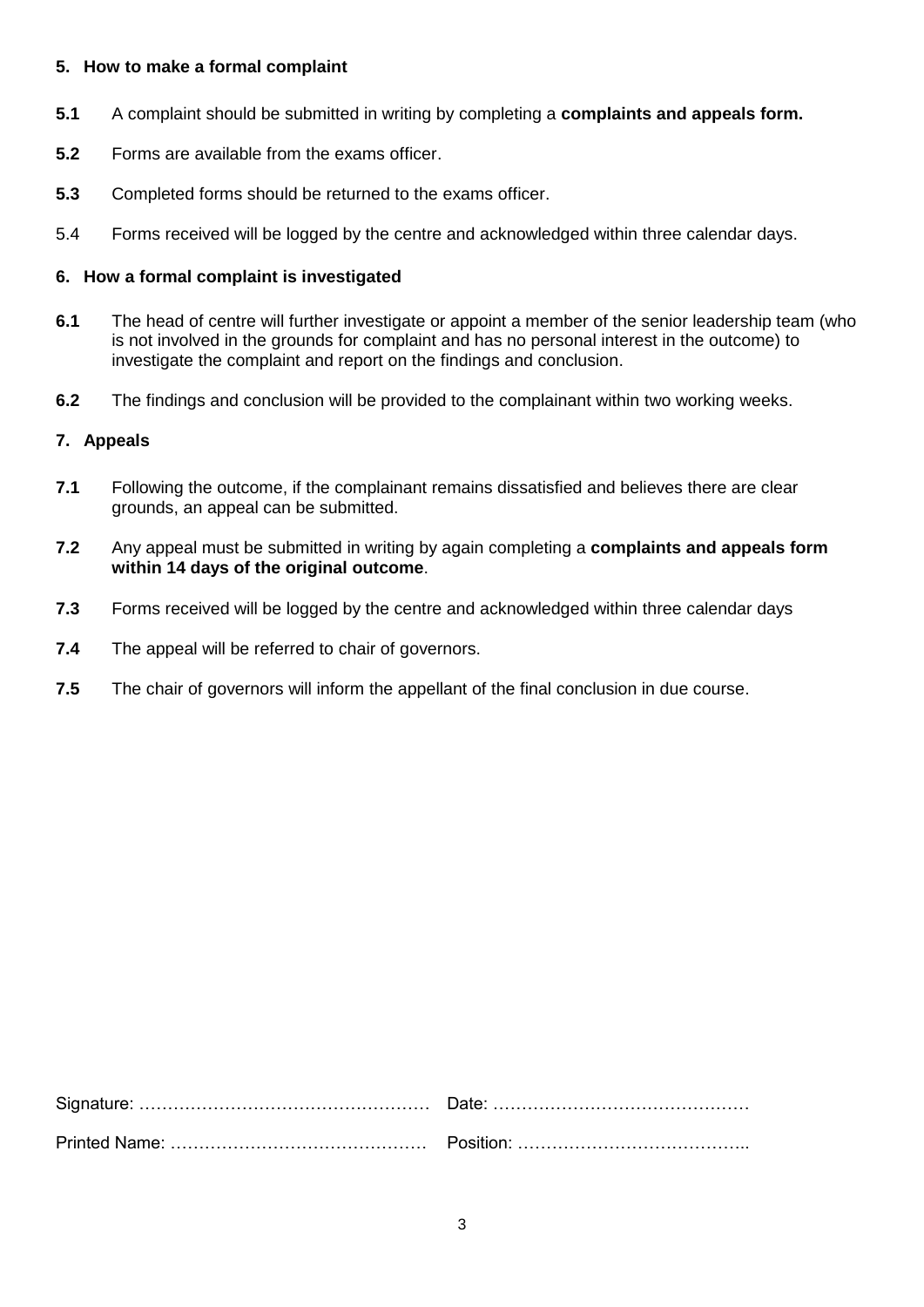# **Complaints and appeals form**

**FOR CENTRE USE ONLY**

Date received

Please tick box to indicate the nature of your complaint/appeal  $R$ eference no.

- $\Box$  Complaint/appeal against the centre's delivery of a qualification
- $\Box$  Complaint/appeal against the centre's administration of a qualification

| Name of complainant/appellant                                                                                                                                                                                                                                                                                                                                                                                                                                                                                                                  |                    |  |  |  |  |
|------------------------------------------------------------------------------------------------------------------------------------------------------------------------------------------------------------------------------------------------------------------------------------------------------------------------------------------------------------------------------------------------------------------------------------------------------------------------------------------------------------------------------------------------|--------------------|--|--|--|--|
| <b>Candidate name if different to</b><br>complainant/appellant                                                                                                                                                                                                                                                                                                                                                                                                                                                                                 |                    |  |  |  |  |
| Please state the grounds for your complaint/appeal below                                                                                                                                                                                                                                                                                                                                                                                                                                                                                       |                    |  |  |  |  |
|                                                                                                                                                                                                                                                                                                                                                                                                                                                                                                                                                |                    |  |  |  |  |
|                                                                                                                                                                                                                                                                                                                                                                                                                                                                                                                                                |                    |  |  |  |  |
|                                                                                                                                                                                                                                                                                                                                                                                                                                                                                                                                                |                    |  |  |  |  |
|                                                                                                                                                                                                                                                                                                                                                                                                                                                                                                                                                |                    |  |  |  |  |
|                                                                                                                                                                                                                                                                                                                                                                                                                                                                                                                                                |                    |  |  |  |  |
|                                                                                                                                                                                                                                                                                                                                                                                                                                                                                                                                                |                    |  |  |  |  |
|                                                                                                                                                                                                                                                                                                                                                                                                                                                                                                                                                |                    |  |  |  |  |
| If your complaint is lengthy, please write as bullet points; please keep to the point and include relevant<br>detail such as dates, names etc. and provide any evidence you may have to support what you say.<br>Your appeal should identify the centre's failure to follow procedures as set out in the relevant policy,<br>and/or issues in teaching and learning which have impacted the candidate.<br>If necessary, continue on an additional page if this form is being completed electronically or overleaf if hard copy being completed |                    |  |  |  |  |
| Detail any steps you have already taken to resolve the issue(s) and what you would consider to be a good<br>resolution to the issue(s).                                                                                                                                                                                                                                                                                                                                                                                                        |                    |  |  |  |  |
|                                                                                                                                                                                                                                                                                                                                                                                                                                                                                                                                                |                    |  |  |  |  |
|                                                                                                                                                                                                                                                                                                                                                                                                                                                                                                                                                |                    |  |  |  |  |
|                                                                                                                                                                                                                                                                                                                                                                                                                                                                                                                                                |                    |  |  |  |  |
|                                                                                                                                                                                                                                                                                                                                                                                                                                                                                                                                                |                    |  |  |  |  |
| Complainant/appellant signature:                                                                                                                                                                                                                                                                                                                                                                                                                                                                                                               | Date of signature: |  |  |  |  |
|                                                                                                                                                                                                                                                                                                                                                                                                                                                                                                                                                |                    |  |  |  |  |

This form must be completed in full; an incomplete form will be returned to the complainant/appellant